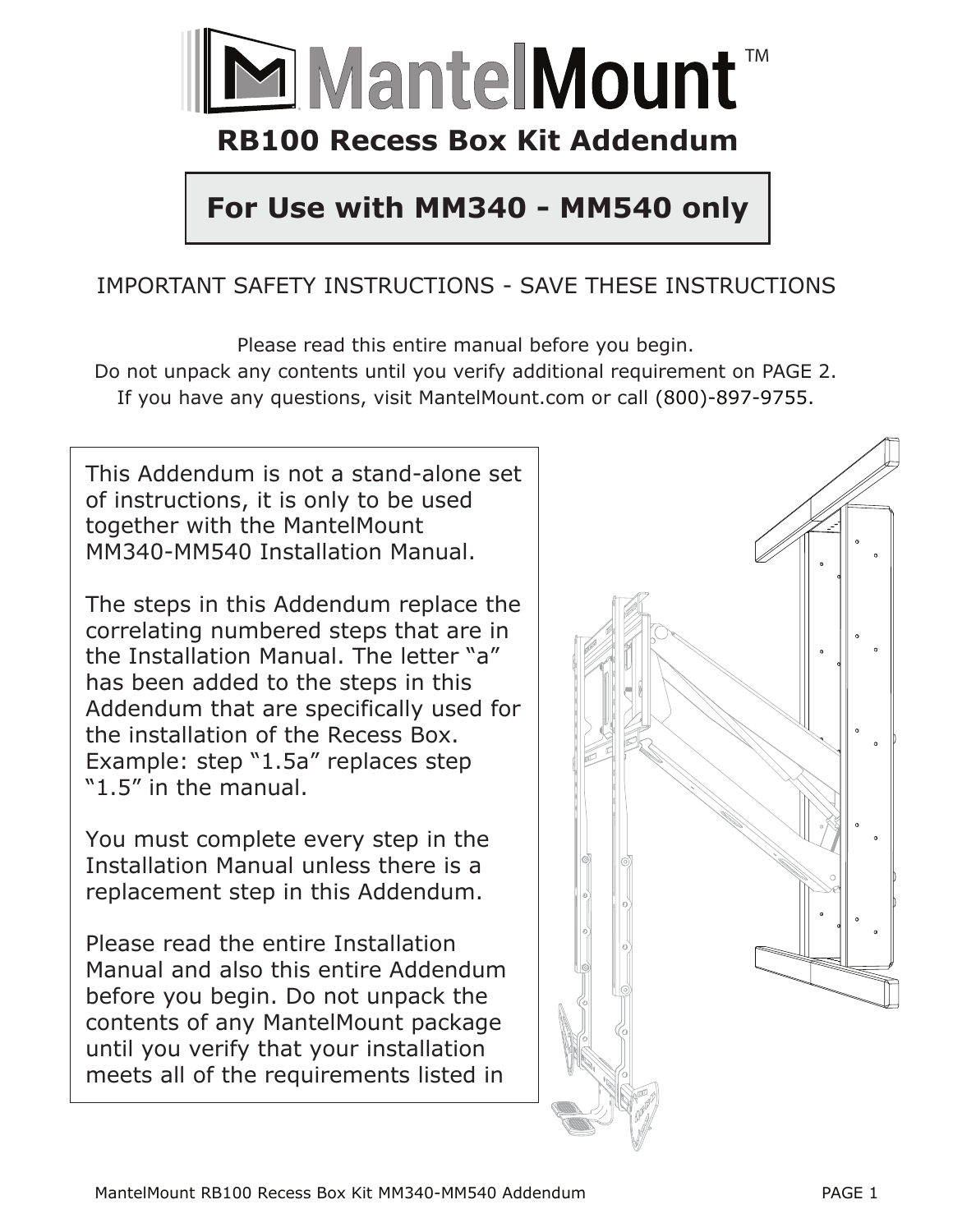## RB100 Recess Box Kit

Before you begin, please verify that all components are included and undamaged. If any parts are missing or damaged, contact MantelMount. Never proceed with missing or damaged parts!



## IMPORTANT:

MantelMount MM340 thru MM540 require the installation of the SSB40 Adapter Plate, available at mantelmount.com.



## IMPORTANT: The RB100 will reduce the maximum mantel depth for MM340-MM540.

Installation with the Recess Box will reduce the maximum size of the Mantle to 15 inches. MantelMount installed with the Recess Box can not extend past a mantel larger than 15 inches. Also note that the Recess Box will reduce the amount of side-to-side swivel because it does not extend out as far.



#### IMPORTANT INFORMATION: **1.5a**

The Vertical Braces {31} must be mounted between **7 and 10 inches** from the bottom of the TV, (or the bottom of the soundbar if one is used), in order to hide the bottom of the Recess Box.

Measure the final installed distance of the Vertical Braces and use this distance in Step 2.2a.

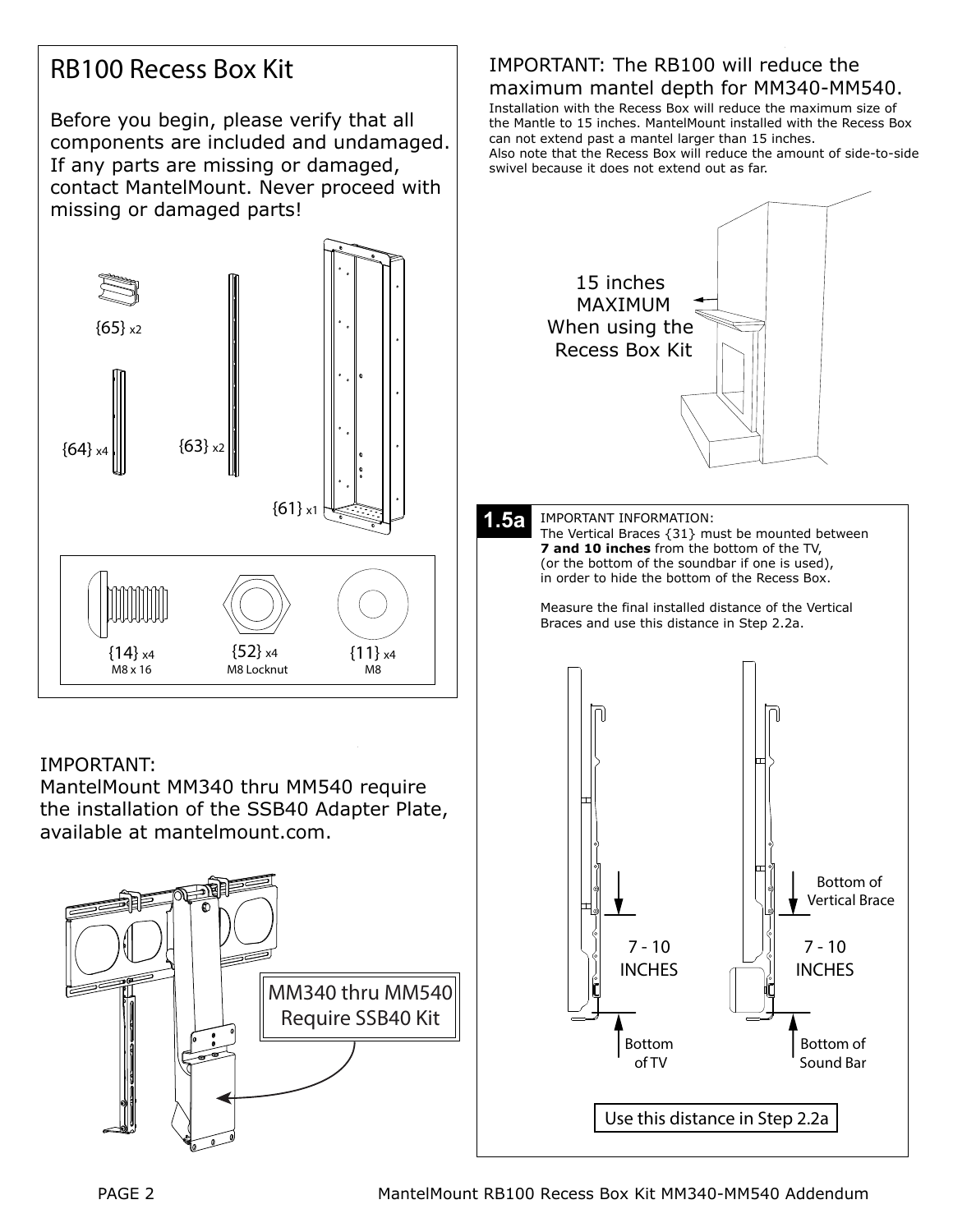#### Custom Built Wall Studs:

New wall studs are installed to fit the exact dimensions of the Recess Box. This requires new drywall as well. The stud opening is 716mm tall and 187mm wide, however the best option is to use the Recess Box as a template when nailing in the studs. The drywall cutout is aligned with the inner opening of the studs, and the flange of the Recess Box covers the cut edge of the drywall. The Recess box is installed using several wood screws (not included), at least six screws per inner side and two per top and bottom flanges. Note that the Braces and Brace Covers are not used in this installation. This custom installation is not covered in this Addendum.



#### Standard Wall Studs:

This is a more convenient installation because the existing studs and drywall are used. The Recess Box is attached to the Recess Braces which span horizontally until they reach the nearest studs. The Braces are attached to the studs with the Lag Bolts included with MantelMount MM340-MM540. The Recess Box will float between two studs, attached only to the Braces. The drywall opening is cut using an included cardboard template. The flange of the Recess Box covers the cut edge of the drywall, and the paintable Brace Covers conceal the Recess Braces.

NOTE: If the existing studs are too far apart for the horizontal Recess Braces to reach, (for instance: a center stud needs to be cut out to make room for the Recess Box), longer Braces are available from MantelMount.com.



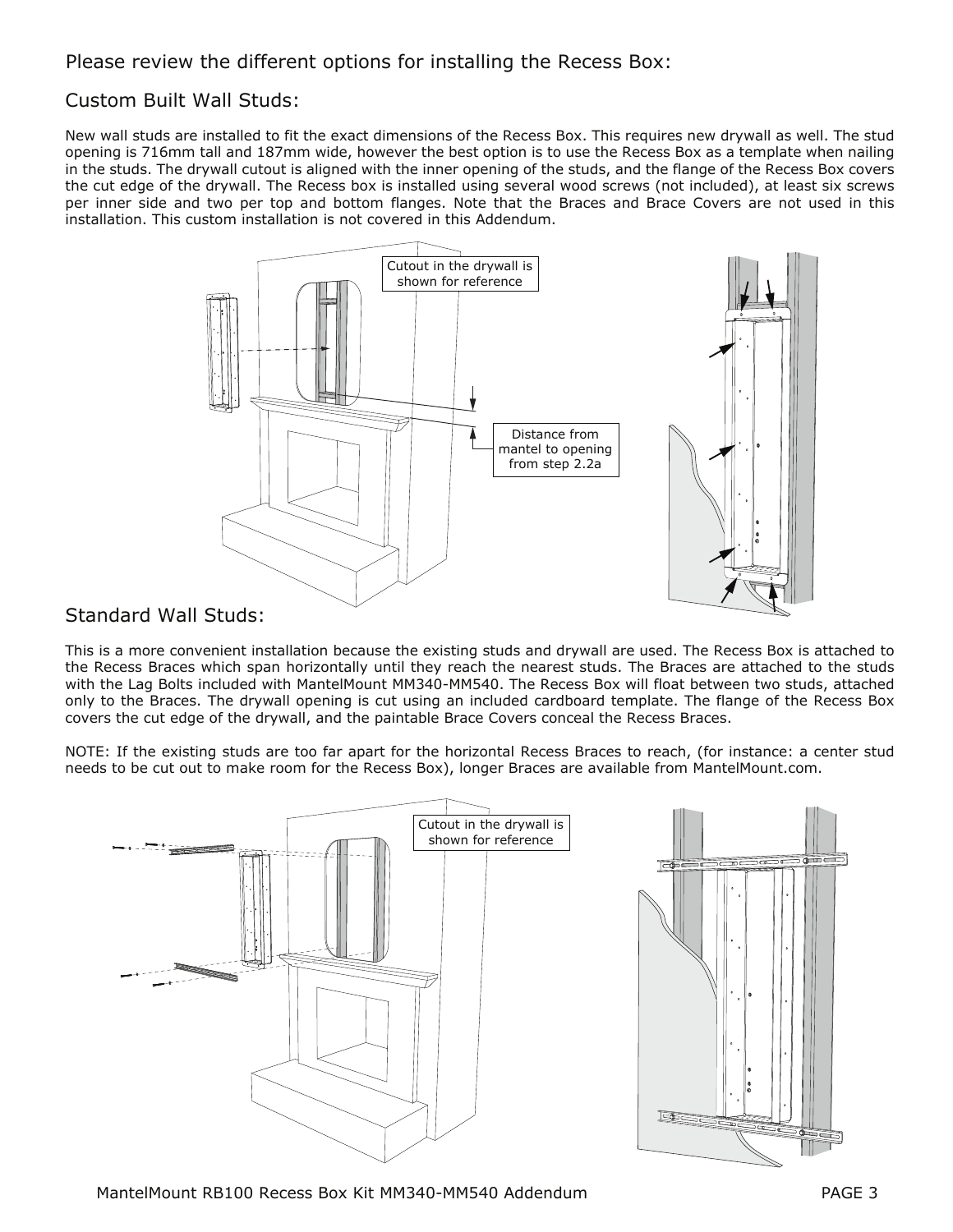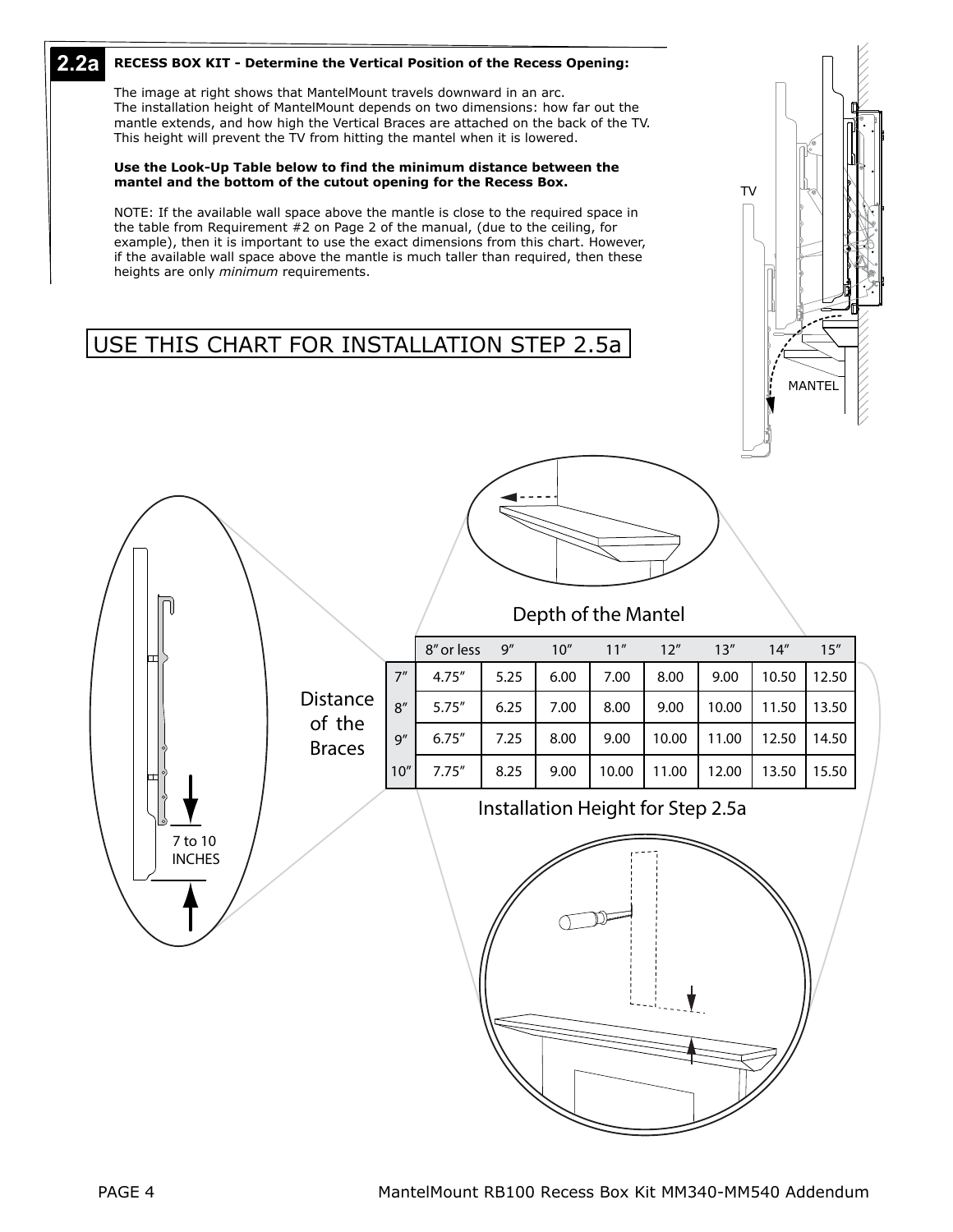**2.4a** Measure the centerline of the mantle. Mark with tape CENTER STUD on the wall.

Locate at least two studs with a stud finder. Locate the center of these studs by using a sharp awl or finish nail poked through the drywall to locate each edge. Lag bolts must be installed into the CENTER of the studs.

Find the centers of the studs at both upper and lower locations. The upper Lag Bolts are most important, as they carry more of the weight of MantelMount.



Trace the Cardboard Template vertically onto the wall about the centerline at the correct height from Step 2.2a. Use a level vertically to ensure the cutout will be plumb. **2.5a**

Cut out the opening along the Template tracing.

#### **A** WARNING:

Do Not cut or damage fireplace components! This can allow gases to escape into the house leading to injury or death! Check closely for any damage after cutting the opening. CONSULT A GAS OR FIREPLACE PROFESSIONAL IF YOU ARE UNCERTAIN OR REQUIRE ASSISTANCE.



If there is a center stud within the Template tracing, and this stud is NON-BEARING only, the section of this stud inside the tracing will need to be cut out. One stud on each side of the center stud must also be located.

IMPORTANT: This situation might require longer Recess Braces {63}, available from MantelMount.com.



## CENTER STUD

Before cutting the opening, cut a small "spy window" along the stud and within the Template tracing. Use the window to identify any fireplace components behind the wall you must avoid when cutting the stud.

Cut the stud at the top and bottom first. The drywall will hold the stud in place. Then finish the opening.

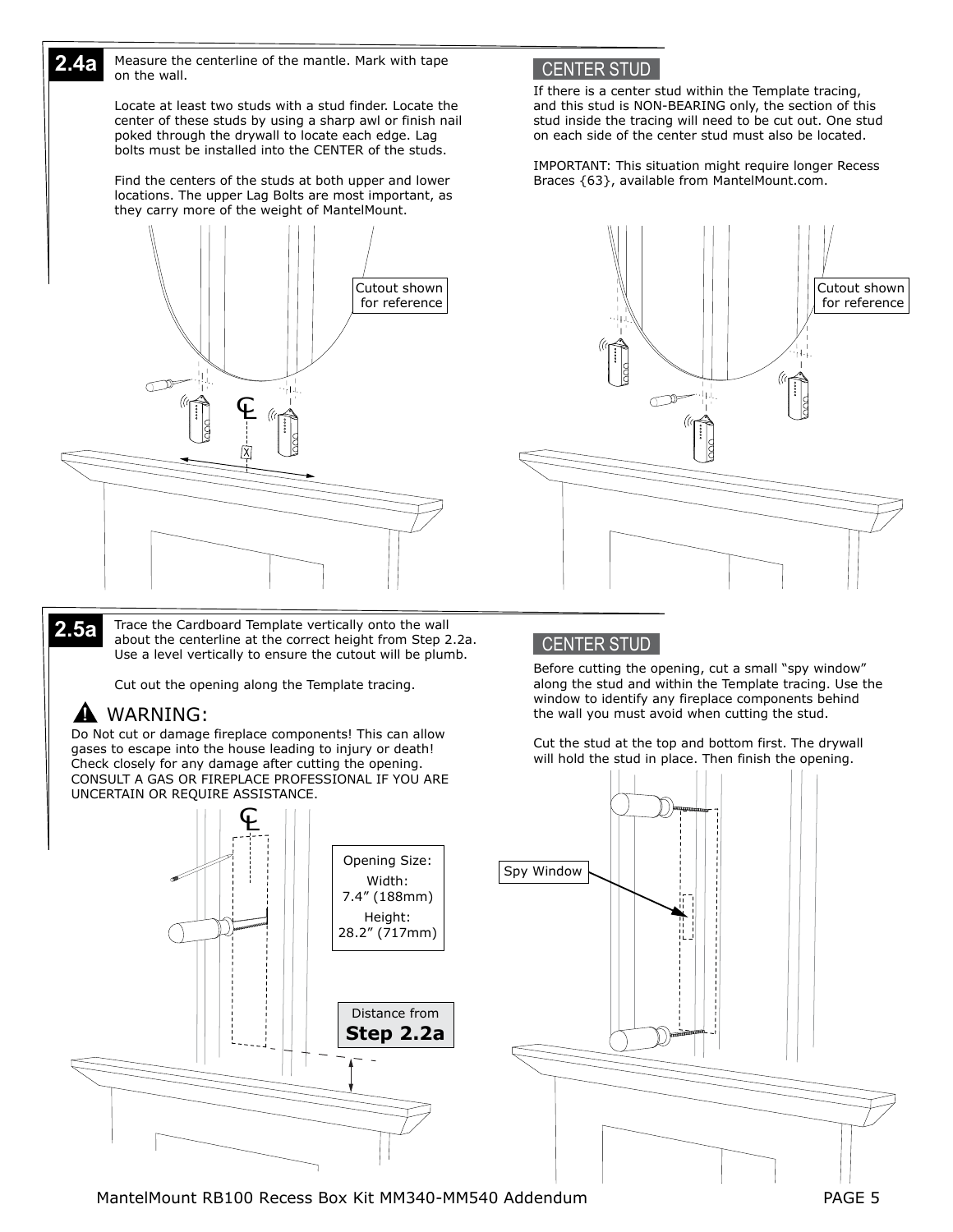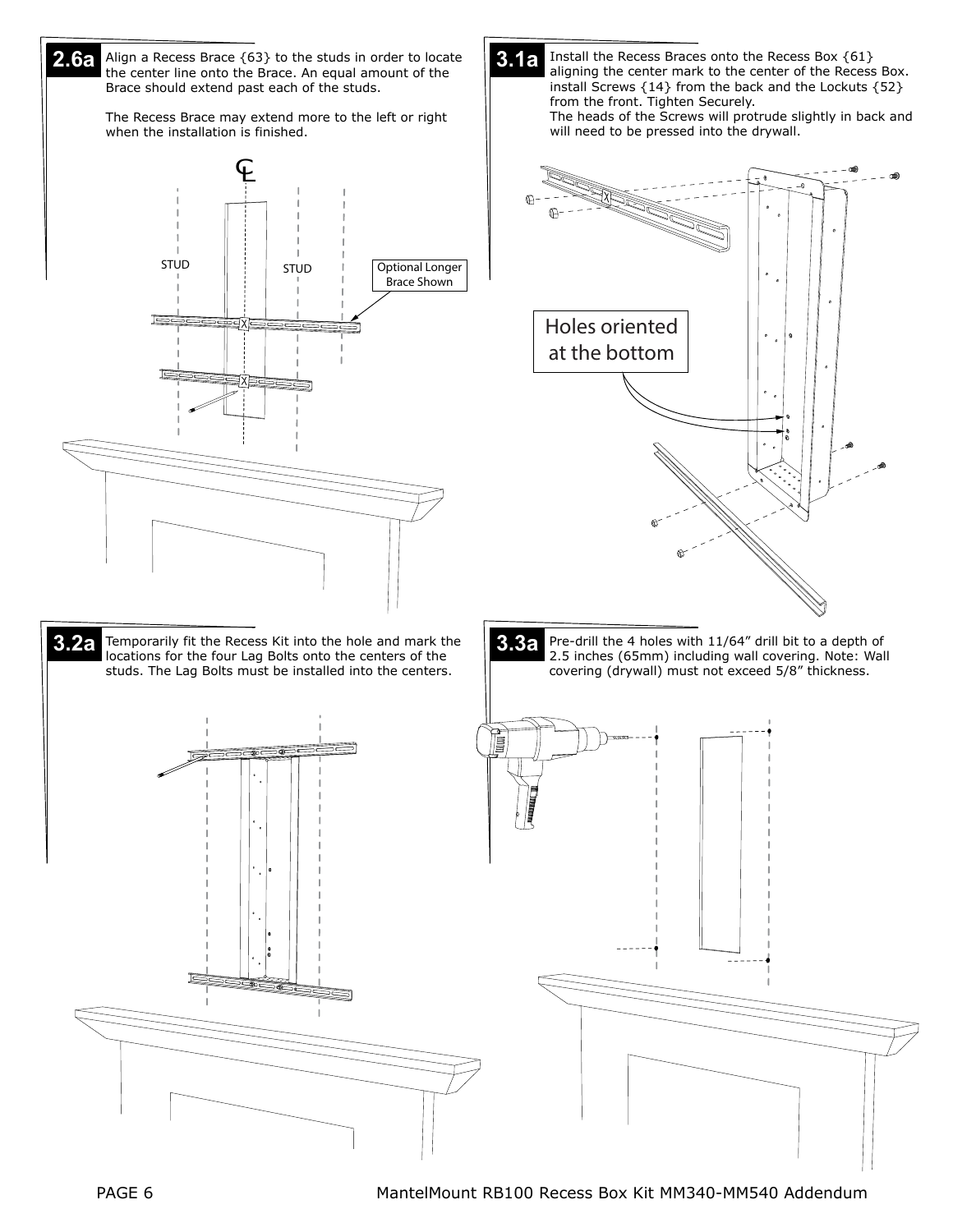Attach the Recess Kit using Lag Bolts {17} and Washers {11} directly into the centers of the studs. Add an additional set of Washers {11} between the Braces {63} and the wall (tape them to the wall beforehand if needed) to compensate for the thickness of the Recess Box flange. **3.4a**

> The screw heads that attach the Recess Braces to the Recess Box will need to be pressed or tapped into the drywall so that the flange is flush with the wall.

# $\bigwedge \mathsf{CAUTION}$  :

Do Not overtighten Lag Bolts {17}. Tighten only until the washers are firmly against the Braces. Damage due to overtightening can cause property damage or injury.

#### CENTER STUD

If a center stud was cut to make room for the Recess Box, the loose ends of that stud must be attached to the Recess Box at the top and bottom. Locate the ends of the stud through the holes shown and use two wood screws (not included) at both top and bottom.